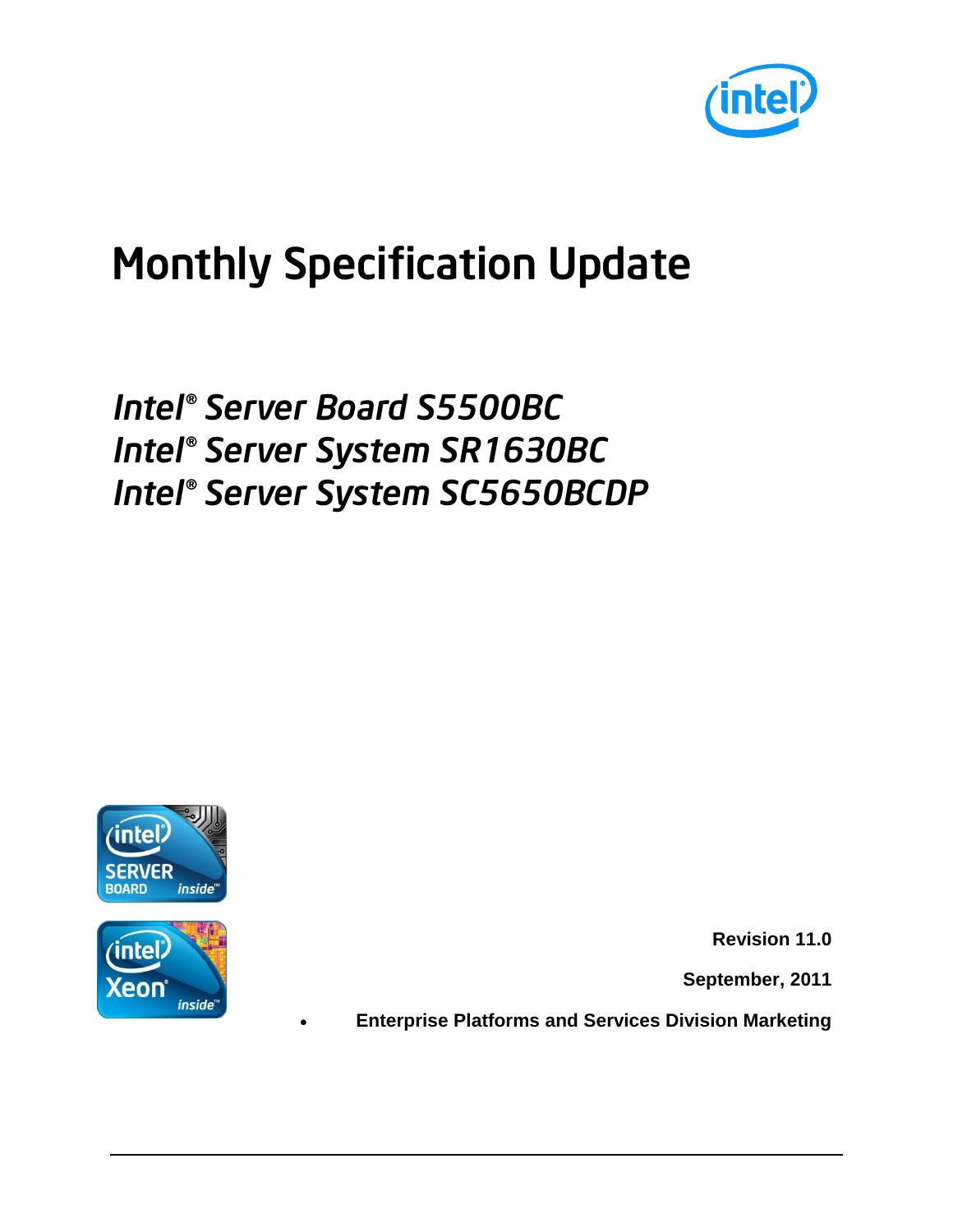### *Revision History*

| <b>Date</b>       | <b>Modifications</b>                                                                                                                                                                                                                                                                                     |  |
|-------------------|----------------------------------------------------------------------------------------------------------------------------------------------------------------------------------------------------------------------------------------------------------------------------------------------------------|--|
| April 2009        | Initial release.                                                                                                                                                                                                                                                                                         |  |
| May 2009          | Errata 9 – Excessive Time to Enter or Exit EFI Shell When AHCI is enabled in BIOS<br>$\blacksquare$<br>Revision R0037.Document update 1 - Updating information for usable/accessible<br>memory for BMC video/graphic display functions for the onboard Server Engine* LLC<br>Pilot II* video controller. |  |
| <b>June 2009</b>  | Errata 10 - Must use software package with BIOS36/FW36/FRUSDR13 or later when<br>٠<br>using 4GB memory modules in the SR1630BC.                                                                                                                                                                          |  |
| <b>July 2009</b>  | Errata 11 - Serial Over LAN (SOL) Will not Automatically Enable Console Redirection<br>٠<br>When Console Redirection Is Disabled In BIOS Setup.                                                                                                                                                          |  |
| August 2009       | Errata 12 - Under Red Hat* Linux 5.3 when in SATA MODE to Compatibility Mode the<br>٠<br>installation process may take over an hour.                                                                                                                                                                     |  |
|                   | Errata 13 - Excessive logs get reported after system reboot when running SuSE* Linux<br>٠<br>10, with Service Pack 2 x86.                                                                                                                                                                                |  |
|                   | Errata 14 - System hang may occur during FRU/SDR update process with the Intel®<br>٠<br>Server System SR1630BC.                                                                                                                                                                                          |  |
| September 2009    | Errata 15 - System May Not Configure to CLTT Mode when using Unbuffered Memory<br>٠<br>with Thermal Sensors.                                                                                                                                                                                             |  |
| November 2009     | Errata 16 - Clearing BIOS CMOS in BIOS Revision R0042 May Return an Invalid Date.<br>٠                                                                                                                                                                                                                   |  |
| December 2009     | No updates.                                                                                                                                                                                                                                                                                              |  |
| January 2010      | No updates.                                                                                                                                                                                                                                                                                              |  |
| February 2010     | No updates.                                                                                                                                                                                                                                                                                              |  |
| <b>March 2010</b> | Errata 17 - Intel® Active System Console (IASC) 3.5.1 and 3.5.2 may fail to detect status<br>٠<br>of memory voltage sensors.                                                                                                                                                                             |  |
| June 2010         | Errata 18, 19, 20.<br>$\blacksquare$                                                                                                                                                                                                                                                                     |  |
| December 2010     | Errata 2, 4, 6, 7, 16 were fixed.<br>٠                                                                                                                                                                                                                                                                   |  |
|                   | Errata 21 - System with BIOS Revision R0054 may hang when Adaptec* 5405 or 5805<br>٠<br>RAID card installed.                                                                                                                                                                                             |  |
|                   | Errata 22 - System may not enter LSI* 9260-4i/8i RAID card webBIOS when both<br>٠<br>LSI*9260-4i/8i and LSI* 20320-R SCSI card installed.                                                                                                                                                                |  |
| January 2011      | Errata 23 - System may go to EFI first instead of Hardware RAID configuration setup<br>٠<br>page.                                                                                                                                                                                                        |  |
| February 2011     | Errata 20 -System fail in booting into SuSE* SLES11 32 bit Xen Kernel when memory<br>٠<br>size >=4GB under SW RAID mode.                                                                                                                                                                                 |  |
| March 2011        | No updates.<br>$\blacksquare$                                                                                                                                                                                                                                                                            |  |
| April 2011        | Errata 24 - System may get blue screen on display during the installation of Windows<br>٠<br>Server 2008* R2 under UEFI mode.                                                                                                                                                                            |  |
| <b>May 2011</b>   | No update                                                                                                                                                                                                                                                                                                |  |
| June 2011         | Errata 25 - PCI Express link down error on bandwidth changed message may be logged<br>٠<br>in System Event Log                                                                                                                                                                                           |  |
| <b>July 2011</b>  | No update<br>٠                                                                                                                                                                                                                                                                                           |  |
| August 2011       | No update<br>٠                                                                                                                                                                                                                                                                                           |  |
| September 2011    | No update<br>٠                                                                                                                                                                                                                                                                                           |  |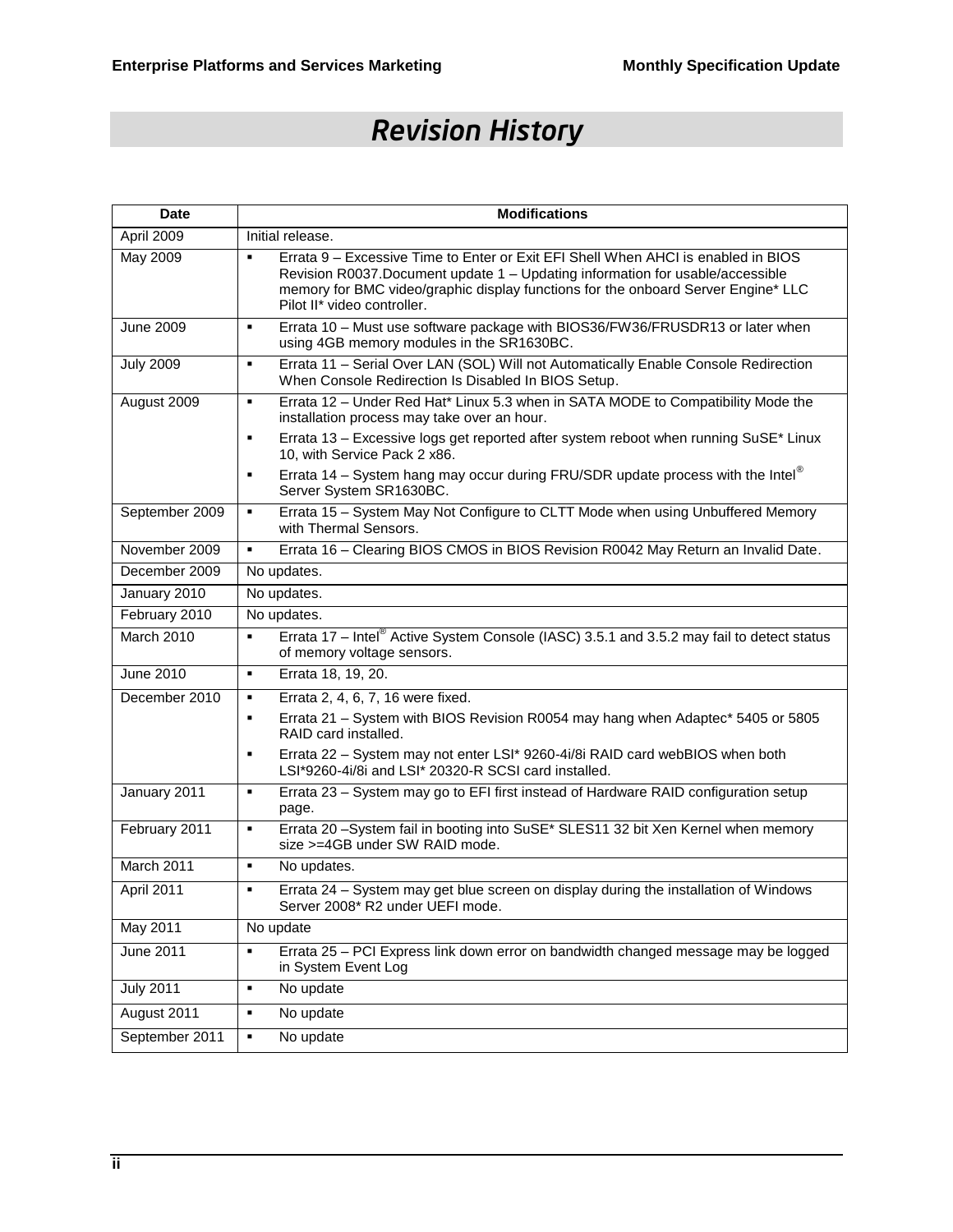### *Disclaimers*

The Intel Products specified may contain design defects or errors known as errata that may cause the products to deviate from the published specifications. Current characterized errata are documented in this Specification Update.

Information in this document is provided in connection with Intel products. No license, express or implied, by estoppel or otherwise, to any intellectual property rights is granted by this document. Except as provided in Intel's Terms and Conditions of Sale for such products, Intel assumes no liability whatsoever, and Intel disclaims any express or implied warranty, relating to sale and/or use of Intel products including liability or warranties relating to fitness for a particular purpose, merchantability, or infringement of any patent, copyright or other intellectual property right. Intel products are not intended for use in medical, life saving, or life sustaining applications. Intel may make changes to specifications and product descriptions at any time, without notice.

Contact your local Intel sales office or your distributor to obtain the latest specifications and before placing your product order.

Intel, Itanium, Pentium, and Xeon are trademarks or registered trademarks of Intel Corporation.

\*Other brands and names may be claimed as the property of others.

Copyright © Intel Corporation 2009-2011.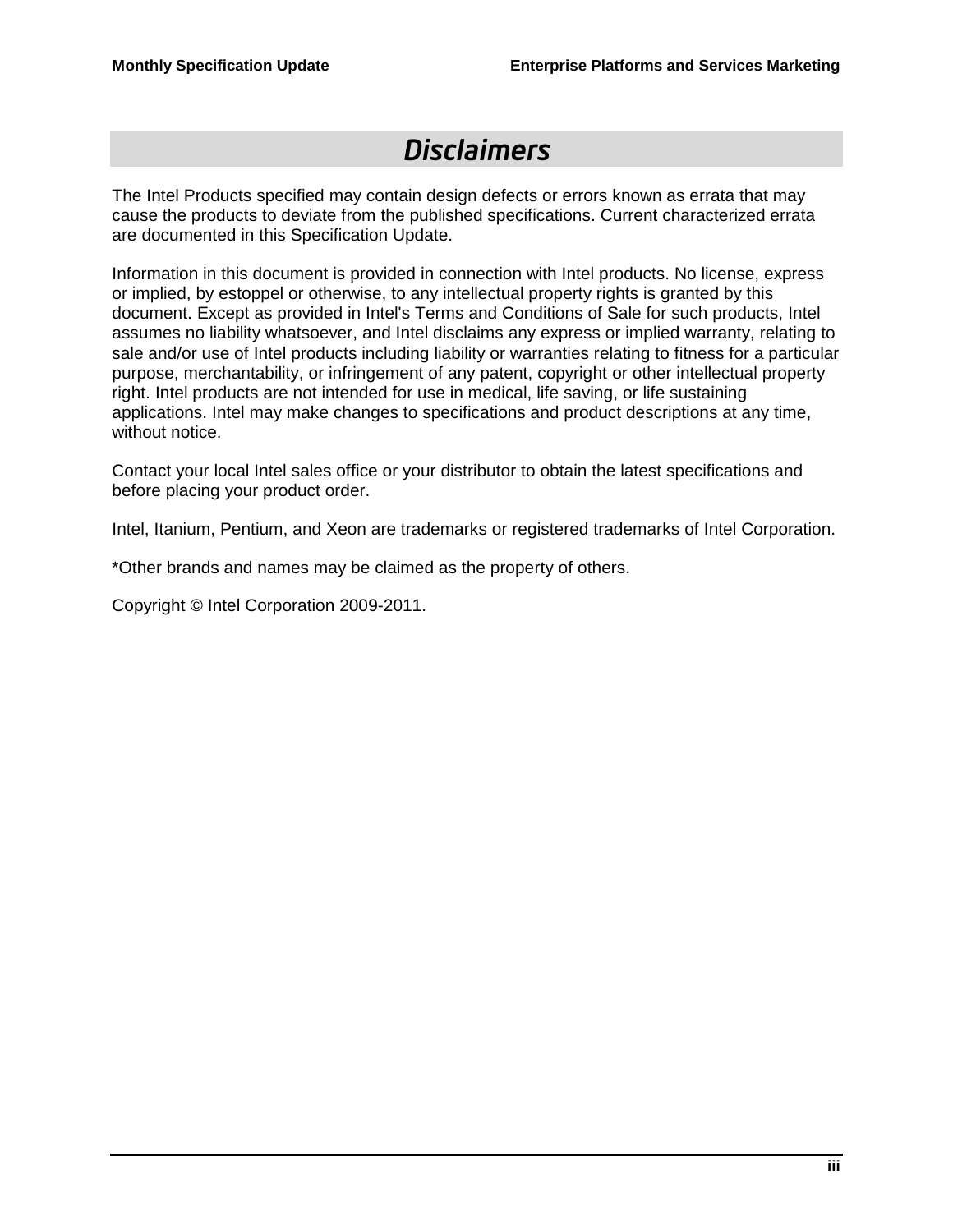## **Contents**

| 1.  | Errors are reported during the installation of SuSE SLES 10 EM64T 4               |
|-----|-----------------------------------------------------------------------------------|
| 2.  |                                                                                   |
| 3.  | A critical interrupt is logged in the System Event Log (SEL) when installing SuSE |
| 4.  | Serial Console mode may display extra text or intermingled text4                  |
| 5.  |                                                                                   |
| 6.  |                                                                                   |
| 7.  |                                                                                   |
| 8.  |                                                                                   |
| 9.  | Excessive Time to Enter or Exit EFI Shell When AHCI is Enabled in BIOS            |
| 10. | Must use software package with BIOS36/FW36/FRUSDR13 or later when using           |
| 11. | Serial Over LAN (SOL) Will not Automatically Enable Console Redirection When      |
| 12. | Under Red Hat* Linux 5.3 when in SATA MODE to Compatibility Mode the              |
| 13. | Excessive logs get reported after system reboot when running SuSE* Linux 10,      |
| 14. | System hang may occur during FRU/SDR update process with the Intel® Server        |
| 15. | System May Not Configure to CLTT Mode when using Unbuffered Memory with           |
| 16. | Clearing BIOS CMOS in BIOS Revision R0042 May Return an Invalid Date8             |
| 17. | Intel® Active System Console (IASC) 3.5.1 and 3.5.2 may fail to detect status of  |
| 18. | SuSE* SLES11 kernel may halt for 60~150 seconds during installation with default  |
| 19. |                                                                                   |
| 20. | System fail in booting into SuSE* SLES11 32 bit Xen Kernel when memory            |
| 21. | System with BIOS Revision R0054 may hang when Adaptec* 5405 or 5805 RAID          |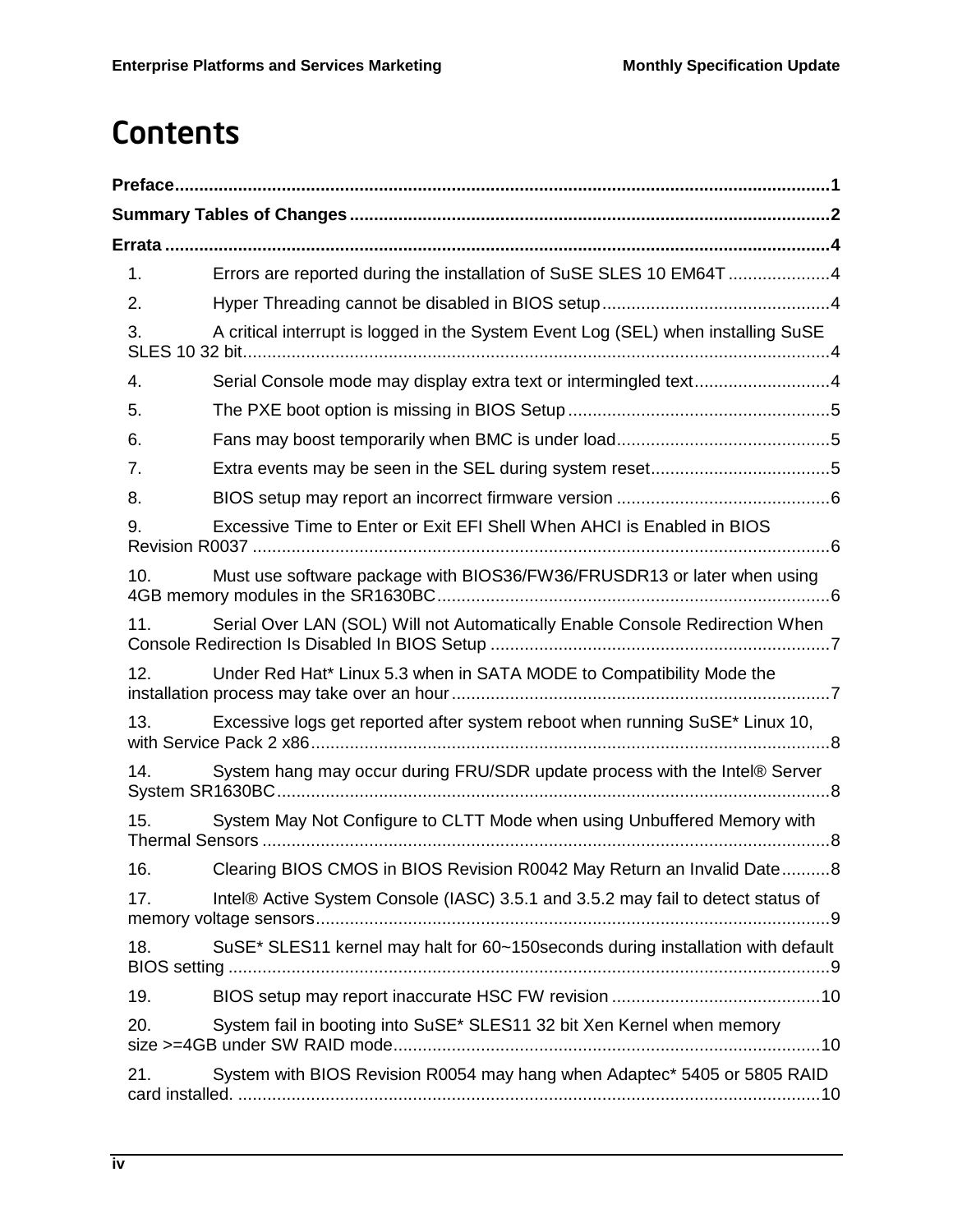| 22. | System may not enter LSI* 9260-4i/8i RAID card webBIOS when both LSI*9260-                                                                                   |
|-----|--------------------------------------------------------------------------------------------------------------------------------------------------------------|
| 23. | System may go to EFi first instead of Hardware Raid configuration setup page11                                                                               |
| 24. | System may get blue screen on display during the installation of Windows Server                                                                              |
| 25. | PCI Express link down error or bandwidth changed message may be logged in                                                                                    |
|     |                                                                                                                                                              |
| 1.  | Updating information for usable/accessible memory for BMC video/graphic display<br>functions for the onboard Server Engine* LLC Pilot II* video controller13 |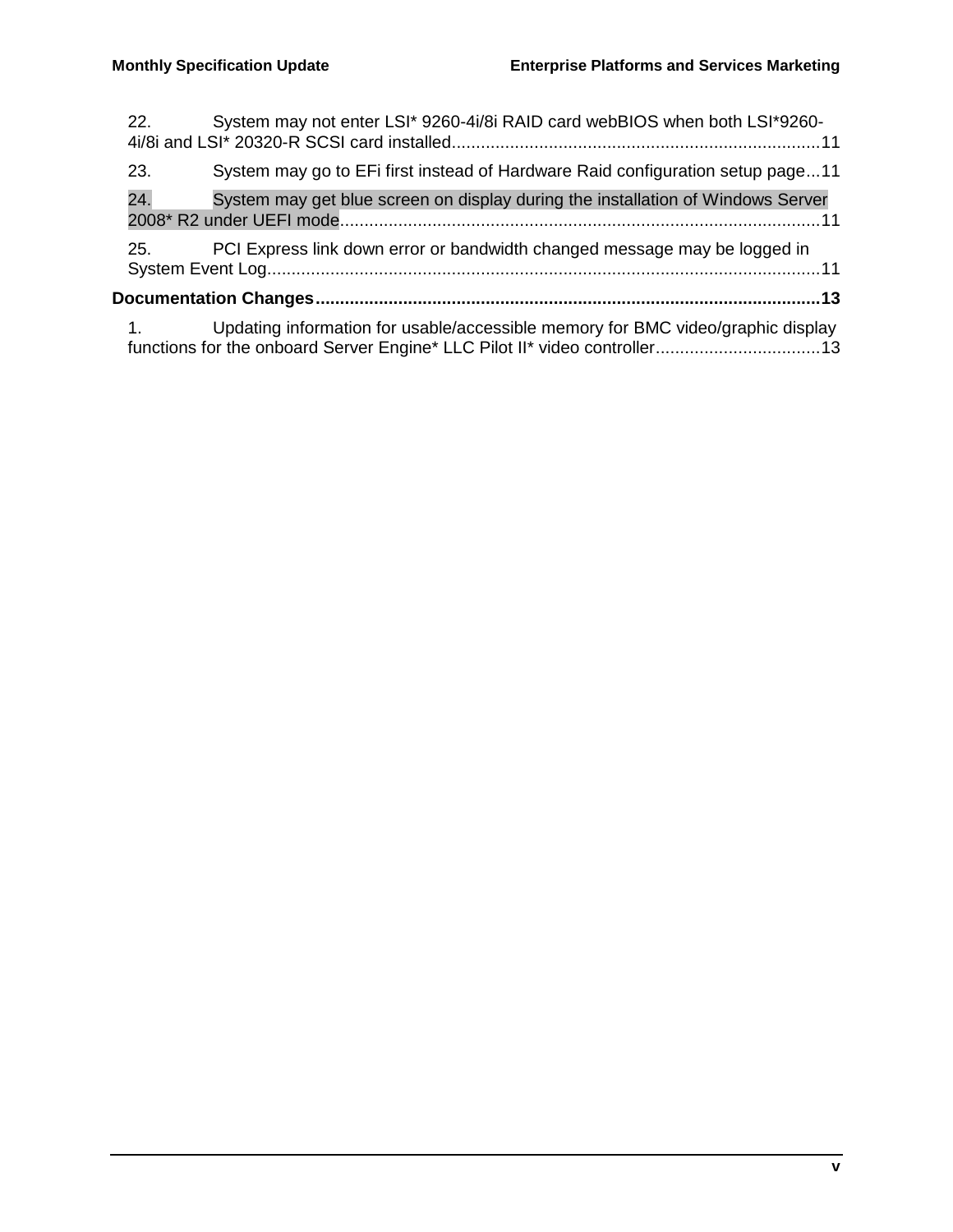**<This page is intentionally left blank.>**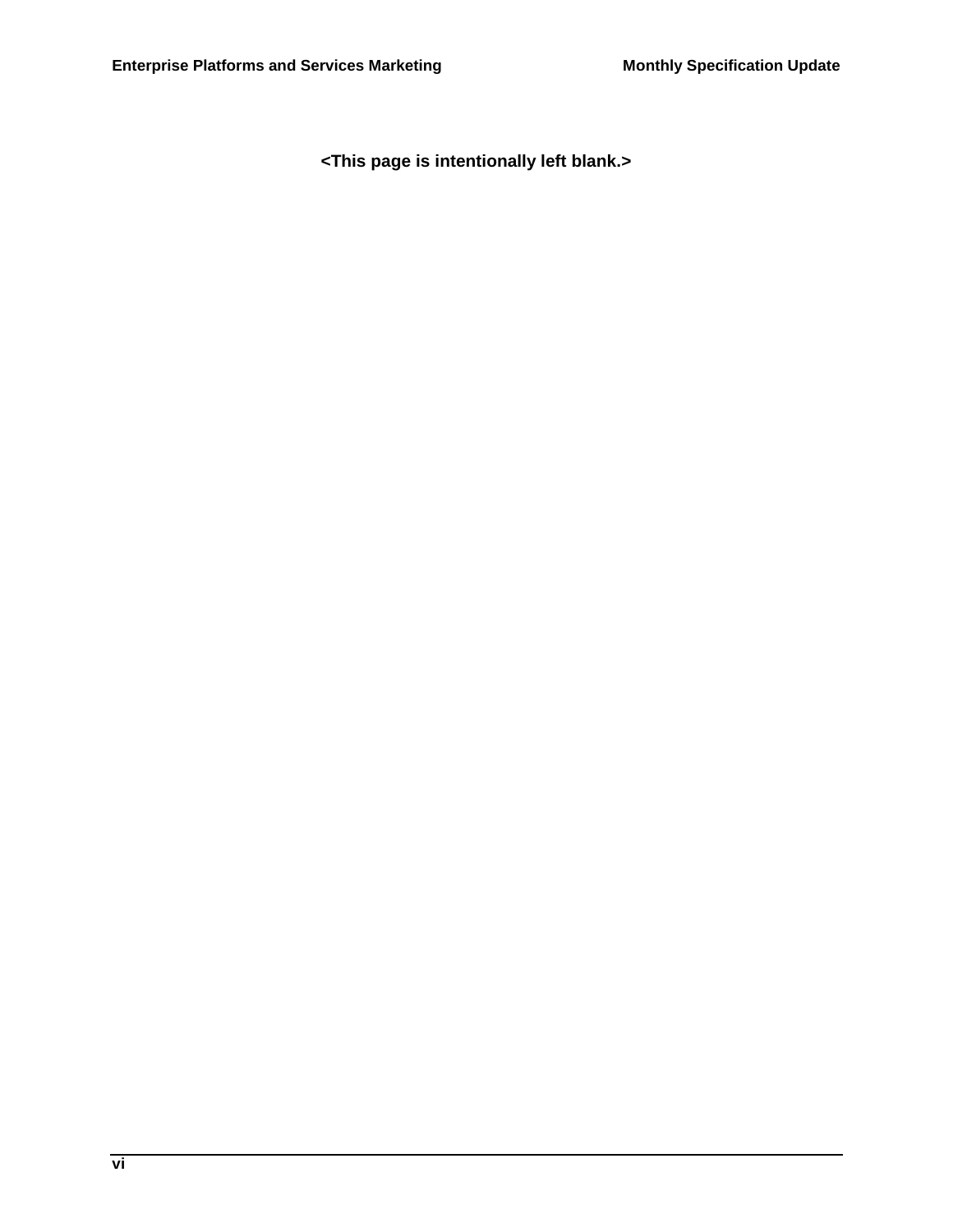### Preface

This document communicates product Errata and Documentation Changes and Corrections for the following Intel Server Products:

- Intel<sup>®</sup> Server Board S5500BC
- Intel<sup>®</sup> Server System SR1630BC
- Intel<sup>®</sup> Server System SC5650BCDP

Refer to the *Intel*® *Xeon*® *Processor 5500 Series and Intel® Processor 5600 Series Specification Updates* for specification updates concerning the Intel® Xeon® Process 5500 series and 5600 series processors. Items contained in the *Intel*® *Xeon*® *Processor 5500 series and 5600 series Specification Update* that either do not apply to the Monthly Specification Update or have been worked around are noted in this document. Otherwise, it should be assumed that any processor errata for a given stepping are applicable to the Printed Board Assembly (PBA) revisions(s) associated with that stepping.

This documentation communicates the following types of changes:

**Specification Changes** are modifications to the current published specifications for a given product. These include typos, errors, or omissions. Specified changes will be incorporated in the next release of the document.

**Specification Clarifications** describe a supported feature or function in greater detail or further highlight their impact to a complex design requirement. These clarifications will be incorporated in the next release of the document.

**Errata** are design defects or deviations from current published specifications for a given product. Published errata may or may not be corrected. Hardware and software designed to be used with any given processor stepping must assume that all errata documented for that processor stepping are present on all devices.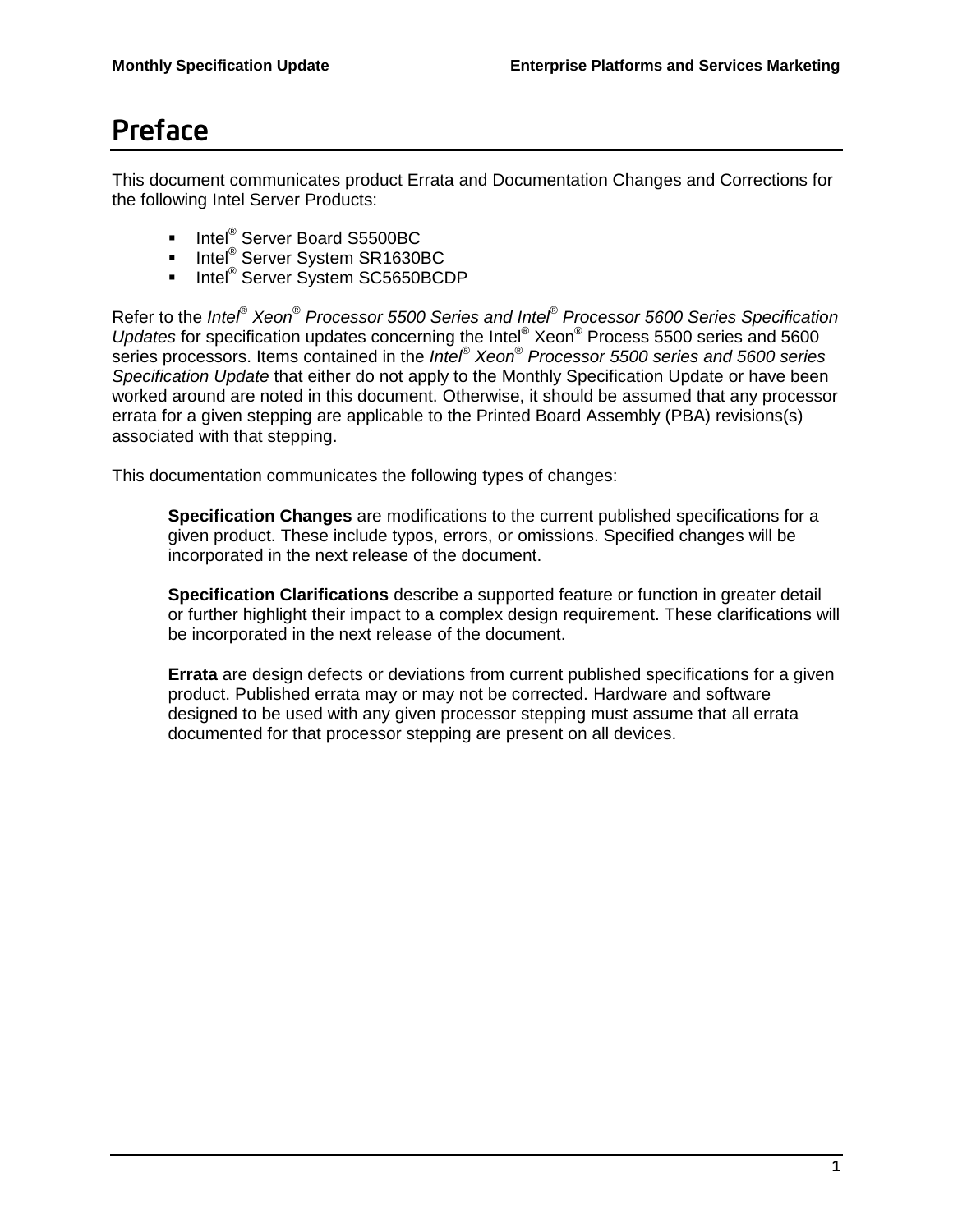### Summary Tables of Changes

The following tables provide an overview of known errata and known document changes that apply to the specified Intel Server Products. The tables use the following notations:

| Doc.          | Intel intends to update the appropriate documentation in a future revision.   |
|---------------|-------------------------------------------------------------------------------|
| <b>Fix</b>    | Intel intends to correct this erratum.                                        |
| <b>Fixed</b>  | This erratum has been corrected.                                              |
| <b>NoFix</b>  | There are no plans to correct this erratum.                                   |
| <b>Shaded</b> | This item is new or has been modified from the previous specification update. |

| No.              | Plans        | Description of Errata                                                                                                          |
|------------------|--------------|--------------------------------------------------------------------------------------------------------------------------------|
| 1 <sub>1</sub>   | <b>Fix</b>   | Errors are reported during the installation of SuSE SLES 10 EM64T.                                                             |
| 2.               | Fixed        | Hyper Threading cannot be disabled in BIOS setup.                                                                              |
| 3.               | <b>NoFix</b> | A critical interrupt is logged in the System Event Log (SEL) when installing SuSE SLES 10 32 bit.                              |
| $\overline{4}$ . | Fixed        | Serial Console mode may display extra text or intermingled text.                                                               |
| 5.               | <b>Fix</b>   | The PXE boot option is missing in BIOS Setup.                                                                                  |
| 6.               | Fixed        | Fans may boost temporarily when BMC is under load.                                                                             |
| 7 <sub>1</sub>   | Fixed        | Extra events may be seen in the SEL during system reset.                                                                       |
| 8.               | Fixed        | BIOS setup may report an incorrect firmware version.                                                                           |
| 9.               | Fixed        | Excessive Time to Enter or Exit EFI Shell When AHCI is Enabled in BIOS Revision R0037.                                         |
| 10.              | Fixed        | Must use software package with BIOS36/FW36/FRUSDR13 or later when using 4GB memory<br>modules in the SR1630BC.                 |
| 11.              | Fix          | Serial Over LAN (SOL) Will not Automatically Enable Console Redirection When Console Redirection<br>Is Disabled In BIOS Setup. |
| 12.              | <b>Fix</b>   | Under Red Hat* Linux 5.3 when in SATA MODE to Compatibility Mode the installation process may<br>take over an hour.            |
| 13.              | <b>Fix</b>   | Excessive logs get reported after system reboot when running SuSE* Linux 10, with Service Pack 2<br>x86.                       |
| 14.              | Fixed        | System hang may occur during FRU/SDR update process with the Intel® Server System SR1630BC.                                    |
| 15.              | Fixed        | System May Not Configure to CLTT Mode when using Unbuffered Memory with Thermal Sensors.                                       |
| 16.              | Fixed        | Clearing BIOS CMOS in BIOS Revision R0042 May Return an Invalid Date.                                                          |
| 17.              | <b>Fix</b>   | Intel® Active System Console (IASC) 3.5.1 and 3.5.2 may fail to detect status of memory voltage<br>sensors.                    |
| 18.              | <b>NoFix</b> | SuSE* SLES11 kernel may halt for 60 $\sim$ 150 seconds during installation with default BIOS setting.                          |
| 19.              | <b>Fix</b>   | BIOS setup may report inaccurate HSC FW revision.                                                                              |
| 20.              | <b>NoFix</b> | System fail in booting into SuSE* SLES11 32 bit Xen Kernel when memory size >=4GB under SW<br>RAID mode.                       |

#### **Table 1. Errata Summary**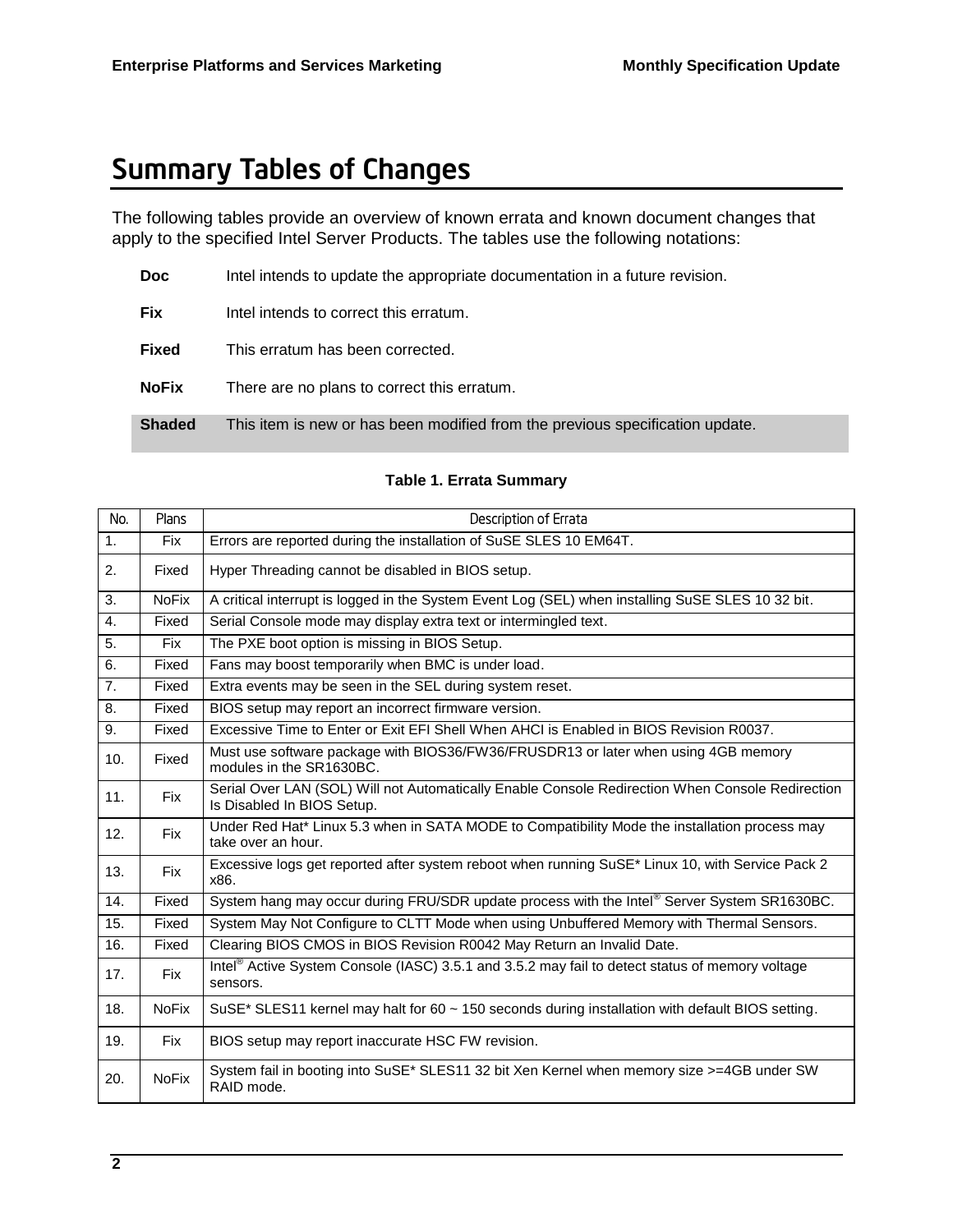| No. | <b>Plans</b> | Description of Errata                                                                                                                   |
|-----|--------------|-----------------------------------------------------------------------------------------------------------------------------------------|
| 21. | <b>Fix</b>   | System with BIOS Revision R0054 may hang when Adaptec* 5405 or 5805 RAID card installed.                                                |
| 22. | Fix          | System may not enter LSI* 9260-4i/8i RAID card web BIOS when both LSI*9260-4i/8i RAID card and<br>LSI* 20320-R SCSI card are installed. |
| 23. | <b>NoFix</b> | System may go to EFI first instead of Hardware RAID configuration setup page.                                                           |
| 24. | Fixed        | System may get blue screen on display during the installation of Windows Server 2008* R2 under<br>UEFI mode.                            |
| 25. | Fixed        | PCI Express link down error or bandwidth changed message may be logged in System Event Log                                              |

#### **Table 2. Documentation Changes**

| No. | Plans | Document Name                                                                        | Description of Documentation Change                                                                                                                            |
|-----|-------|--------------------------------------------------------------------------------------|----------------------------------------------------------------------------------------------------------------------------------------------------------------|
|     | Doc.  | Intel <sup>®</sup> Server Board<br>S5500BC Technical<br><b>Product Specification</b> | Updating information for usable/accessible memory for BMC<br>video/graphic display functions for the onboard Server Engine* LLC<br>Pilot II* video controller. |

The following sections provide in-depth descriptions of each erratum/documentation change indicated in the tables above. The errata and documentation change numbers referenced in the following sections correspond to the numbers in the tables above.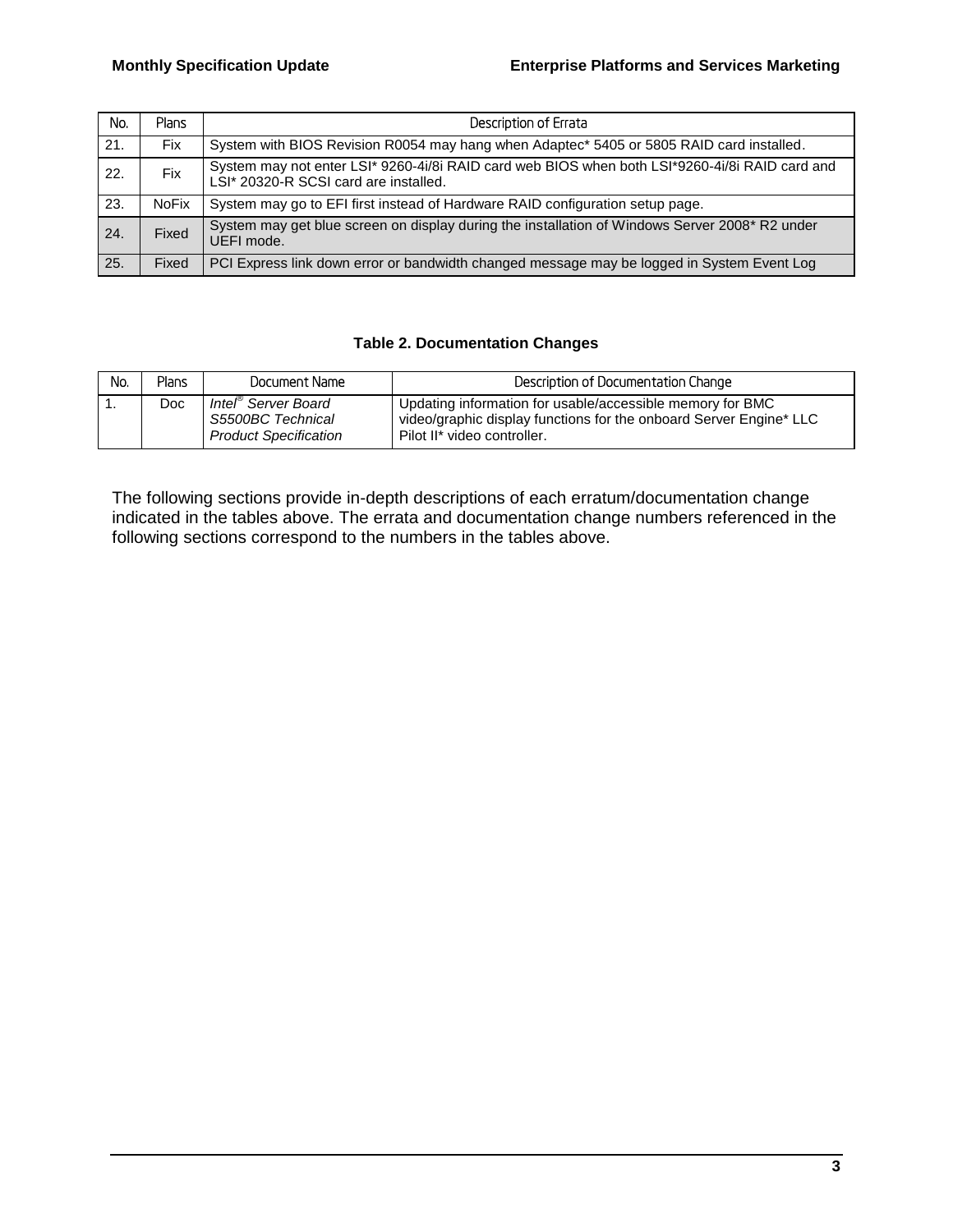### Errata

### 1. Errors are reported during the installation of SuSE SLES 10 EM64T

- Problem When installing SuSE\* SLES 10 EM64T with Advanced Error Reporting (AER) capabilites enabled, an AER error is logged in the operating system event log.
- Implication AER uses an optional ACPI requirement, -OCS, that is not available in the S5500 BIOS revisions. There is no functional impact.
- Status This issue may be fixed in a future BIOS revision.
- Workaround None.

#### 2. Hyper Threading cannot be disabled in BIOS setup

- Problem In the BIOS Setup Menu: \Advanced\Processor, setting the Hyper Threading option to disabled will initially indicate the option is disabled. However, when the user re-enters BIOS Setup, the option will be enabled. Implication Users that desire to disable Hyper Threading will not be able to do so. Status This issue was fixed in BIOS release R0034.
- Workaround None

#### 3. A critical interrupt is logged in the System Event Log (SEL) when installing SuSE SLES 10 32 bit

- Problem A critical interrupt, PCIe Fat Sensor –[severity] event: Critical Interrupt, is looged during the installation of SuSE SLES 10 32 bit.
- Implication The user will see a PCIe crtical event looged. There is no functional impact.
- Status No Fix.
- Workaround Ad "noisapnp" to the command line option to prevent scanning of a ISA plug and play devices.

#### 4. Serial Console mode may display extra text or intermingled text

Problem When operating in serial console mode, during POST the user may notice 1 of 2 conditions.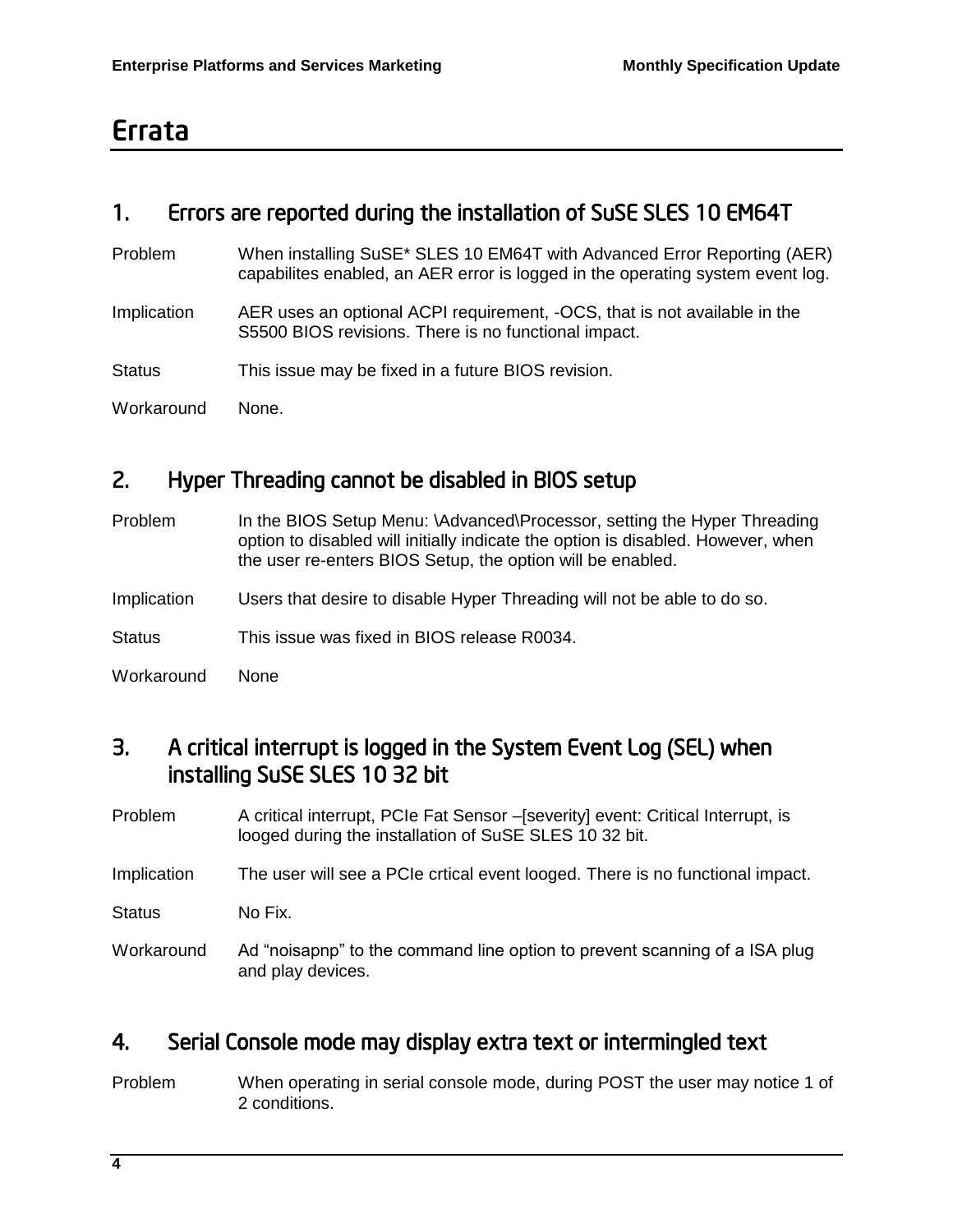1. The user may see the numeral 10 displayed at the top right corner of the screen or, 2. The RAID controller information may be intermingled with the platform information displayed by BIOS. Implication There is no functional impact associated with this erratum. Status This issue was fixed in BIOS release R0038.

Workaround None.

### 5. The PXE boot option is missing in BIOS Setup

- Problem If a user disables the primary (onboard) video in BIOS Setup, the PXE boot option will disapear from the BIOS Boot Manager.
- Implication Users that desire to utilize the PXE boot option must leave the primary (onboard) video enabled.
- Status This issue may be fixed in a future BIOS revision.
- Workaround None.

#### 6. Fans may boost temporarily when BMC is under load

- Problem The system fans may boost when the BMC is operating under a heavy load. This can include large sequential BMC tasks such as viewing the system event log, configuring the BMC or resetting the system. The fans return to normal automatically after the BMC operations complete.
- Implication The systems fans will run at a higher state temporarily, increasing acoustics.
- Status This issue was fixed with BMC 00.36.

Workaround NONE.

#### 7. Extra events may be seen in the SEL during system reset

- Problem The BMC may log periodic, spurious SEL events during a system reset. These events may appear as fan errors or double appearances of normal events. The spurious fan readings will only happen during reset and are not an indication of an actual fan failure. Fan failure events that occur during a reboot should be ignored.
- Implication The SEL log may indicate fan errors or double instances of normal events intermittently.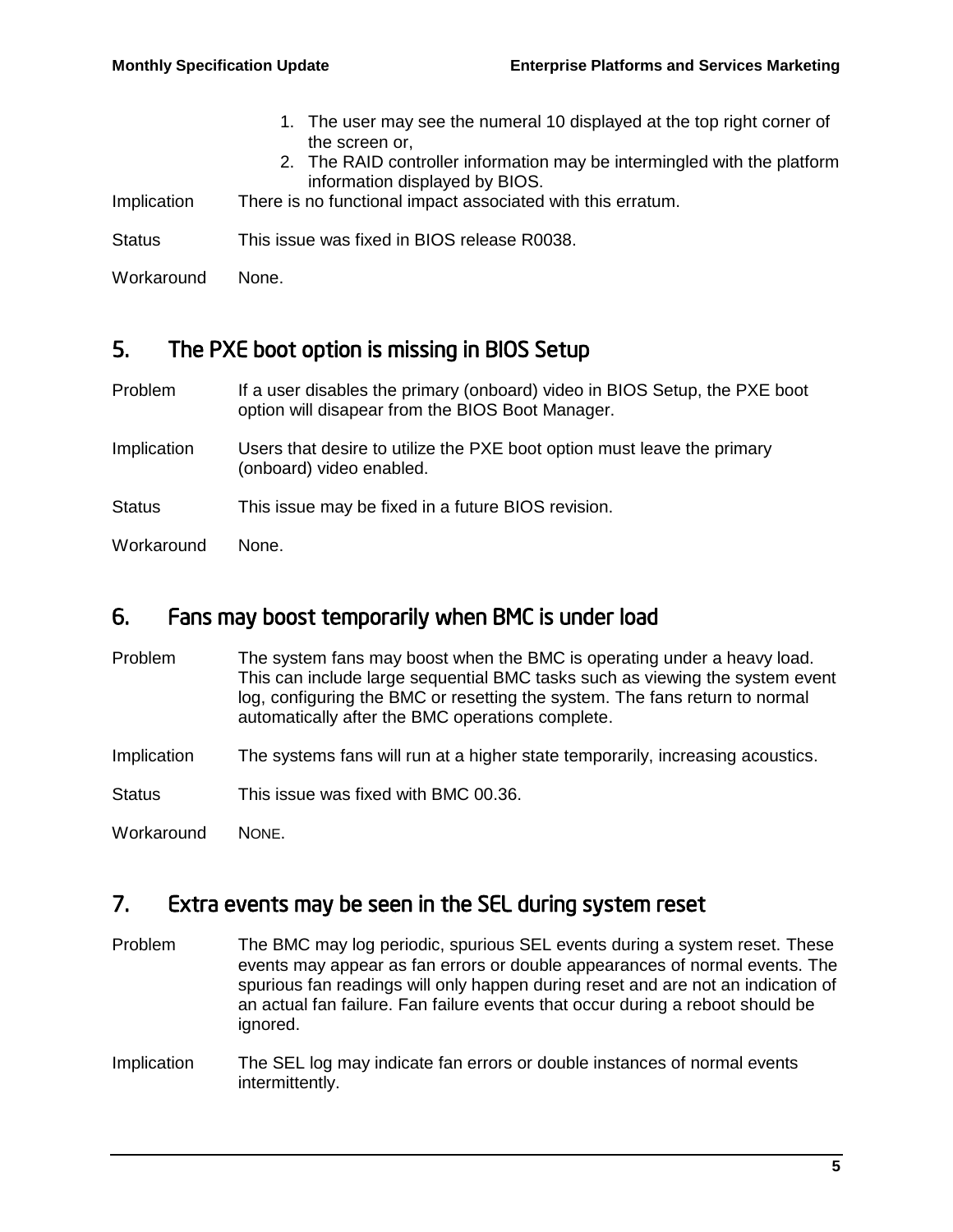Status This issue was fixed with BMC 00.36.

Workaround None

#### 8. BIOS setup may report an incorrect firmware version

Problem The BIOS setup screens to display the versions of SDR and ME firmware version may report an incorrect version. The version displayed may be of the previously installed versions.

Implication After firmware update, the BIOS screens may not show the correct version until the system is AC cycled.

Status This issue may be fixed in a future BMC release.

Workaround None.

#### 9. Excessive Time to Enter or Exit EFI Shell When AHCI is Enabled in BIOS Revision R0037

- Problem If AHCI is enabled in BIOS setup, it will take the user approximately 3 or more minutes to enter the EFI shell from BIOS Setup and approximately 3 or more minutes to exit the EFI shell.
- Implication Users should expect long delays when entering the EFI shell from BIOS setup if AHCI is also enabled.
- Status This issue may be fixed in a future BIOS revision.
- Workaround None

#### 10. Must use software package with BIOS36/FW36/FRUSDR13 or later when using 4GB memory modules in the SR1630BC

- Problem The system fans in the SR1630BC do not adequately cool the system when populated with 4GB memory modules
- Implication Users can experience the system to blue screen
- Status This issue can be fixed by installing FRUSDR 13 or later.

Workaround None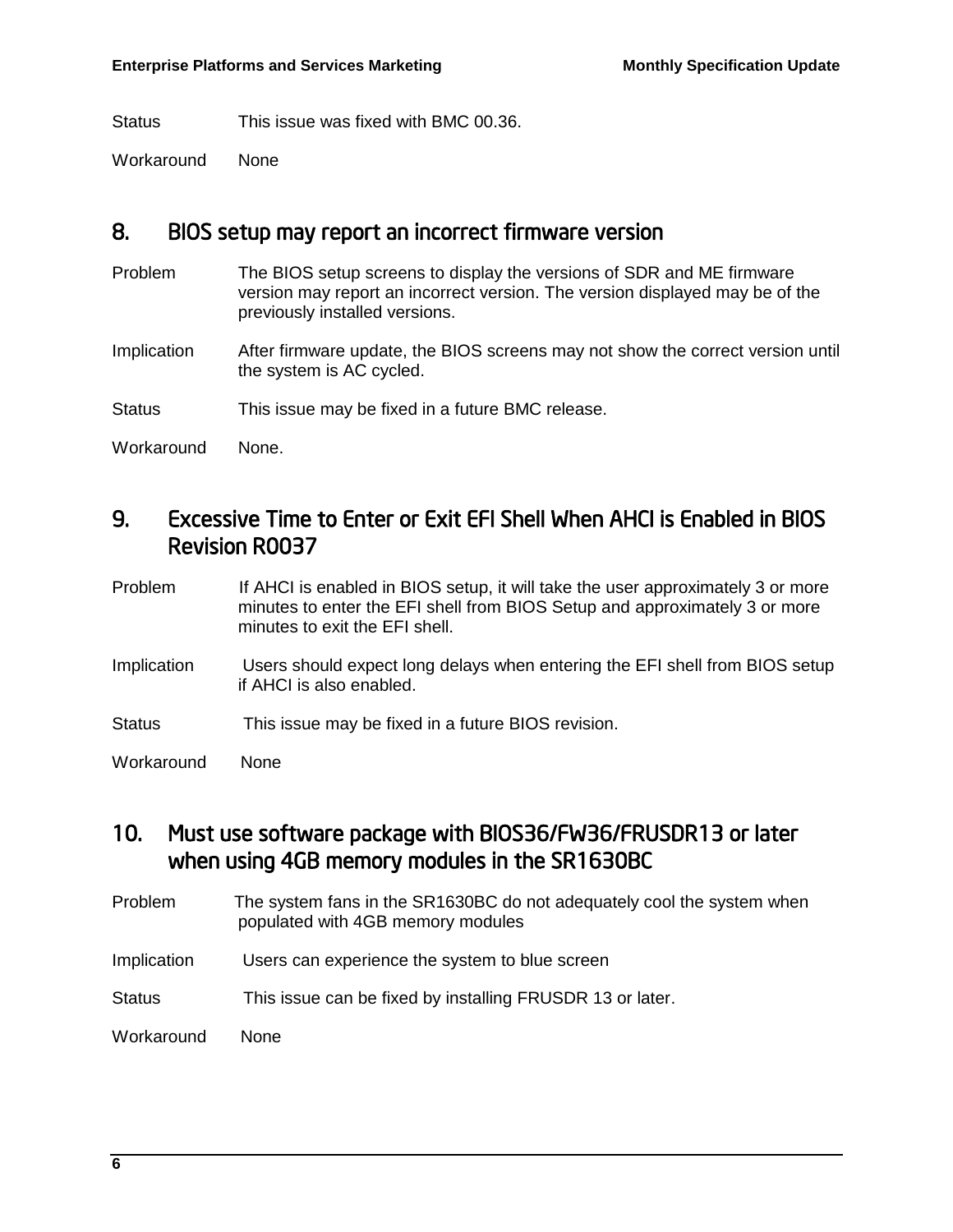### 11. Serial Over LAN (SOL) Will not Automatically Enable Console Redirection When Console Redirection Is Disabled In BIOS Setup

- Problem If console redirection is disabled in BIOS setup SOL will no longer automatically detect this condition and then enable console redirection.
- Implication Console redirection must be enabled in BIOS setup prior to utilizing SOL. Furthermore, the IPMI command *SetSystemBootOption* to enable console redirection is not supported.
- Status This issue may be fixed in a future BIOS revision or with the optional IPMI command support.
- Workaround None

### 12. Under Red Hat\* Linux 5.3 when in SATA MODE to Compatibility Mode the installation process may take over an hour

- Problem While trying to change from SATA Mode to Compatibility Mode the installation process may take up to 80 minutes or more to complete.
- Implication Users should expect a long delay when installing Red Hat\* Linux under SATA Mode to Compatibility Mode.
- Status This issue may be fixed in a future OS release.
- Workaround Connect the hard drive cables to SATA ports 4 and 5 which run off the second SATA controller which will run as native mode regardless of compatibility mode.

Red Hat\* Linux workaround installation instructions:

- 1. Type "linux ide0=noprobe ide1=noprobe as boot option.
- 2. Continue with installation, after files are copied and at first prompts to reboot, press "Crtl+Alt+F2§ switch to text console.
- 3. vi /mnt/sysimage/boot/grub/grub.conf, to add ide0=noprobe ide1=noprobe at end of each line of "kernel /vmlinuz- …§ definition.
- 4. Save grub configuration, then continue reboot and then complete the rest of the installation.

If the operating system has already been installed, then add ide0=noprobe ide1=noprobe at end of each line of "kernel /vmlinuz- …§ definition in grub.conf will work after reboot.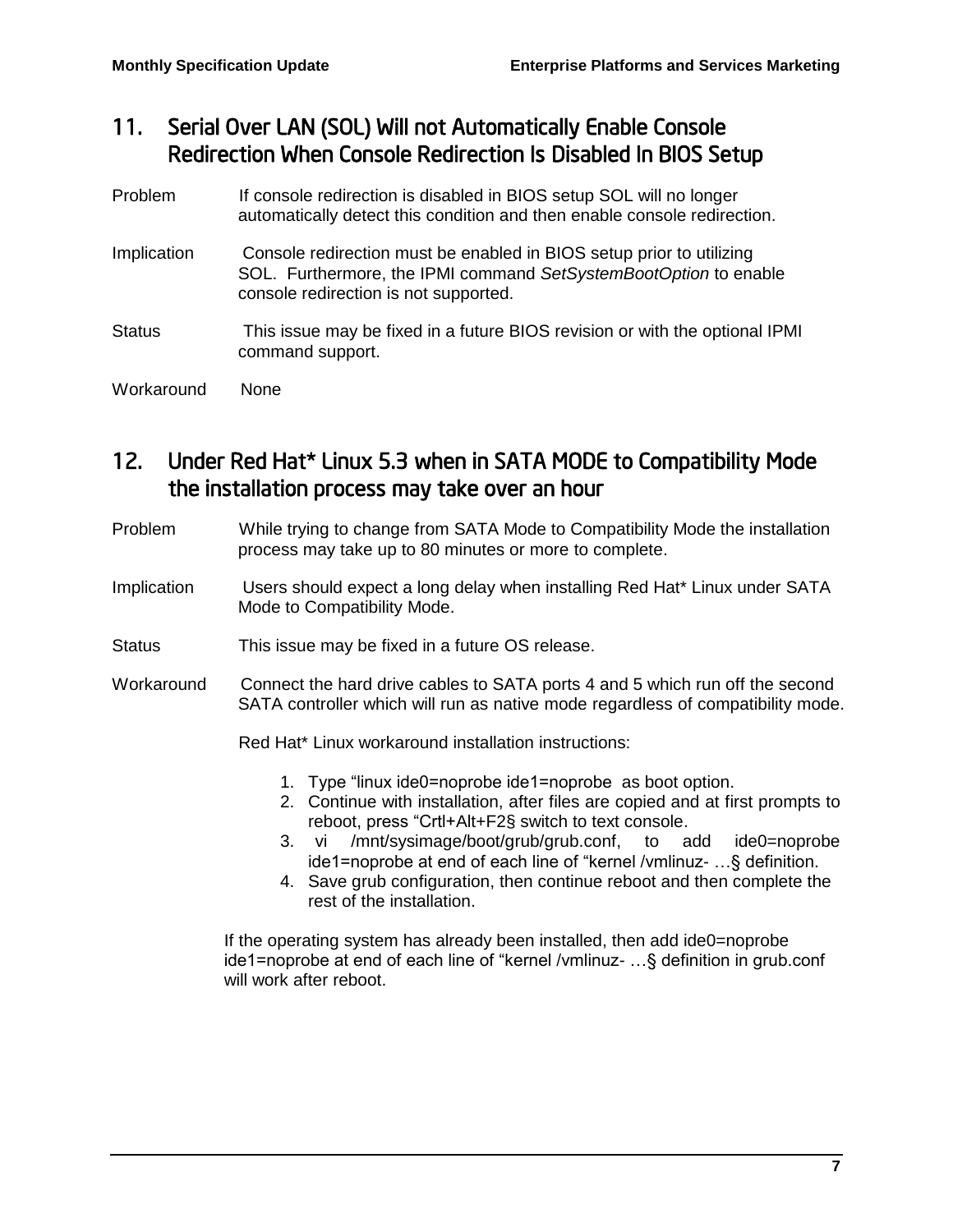#### 13. Excessive logs get reported after system reboot when running SuSE\* Linux 10, with Service Pack 2 x86

- Problem During system reboot excessive logs are getting reported in the system SEL.
- Implication During a system reboot the user will see excessive logs being reported into the system SEL.
- Status This issue may be fixed in a future OS release.

Workaround These errors occur during the ISA PNP scan. A workaround is to add "noisapnp" to the command line options during operating system installation or modify grub after installation.

#### 14. System hang may occur during FRU/SDR update process with the Intel® Server System SR1630BC

Problem During system reboot excessive logs are getting reported in the system SEL

Implication User may experience a system hang during the FRU/SDR update process.

Status This issue has been fixed by installing FRUSDR 16 or later.

Workaround None

#### 15. System May Not Configure to CLTT Mode when using Unbuffered Memory with Thermal Sensors

- Problem When user goes to "CLTT" mode under "System Acoustics and Performance Configuration" --> "Set Throttling Mode" in BIOS version 38. After changing the "Set throttling" mode from default "AUTO" to "CLTT" and saving it by pressing F10 key. In next reboot and entering into BIOS settings, CLTT mode is changes to "OLTT" mode.
- Implication CLTT Mode is the preferred operating mode but when using UDIMM's with thermal sensors the system changes to OLTT mode.
- Status This issue will be fixed in BIOS 41.

Workaround None

#### 16. Clearing BIOS CMOS in BIOS Revision R0042 May Return an Invalid Date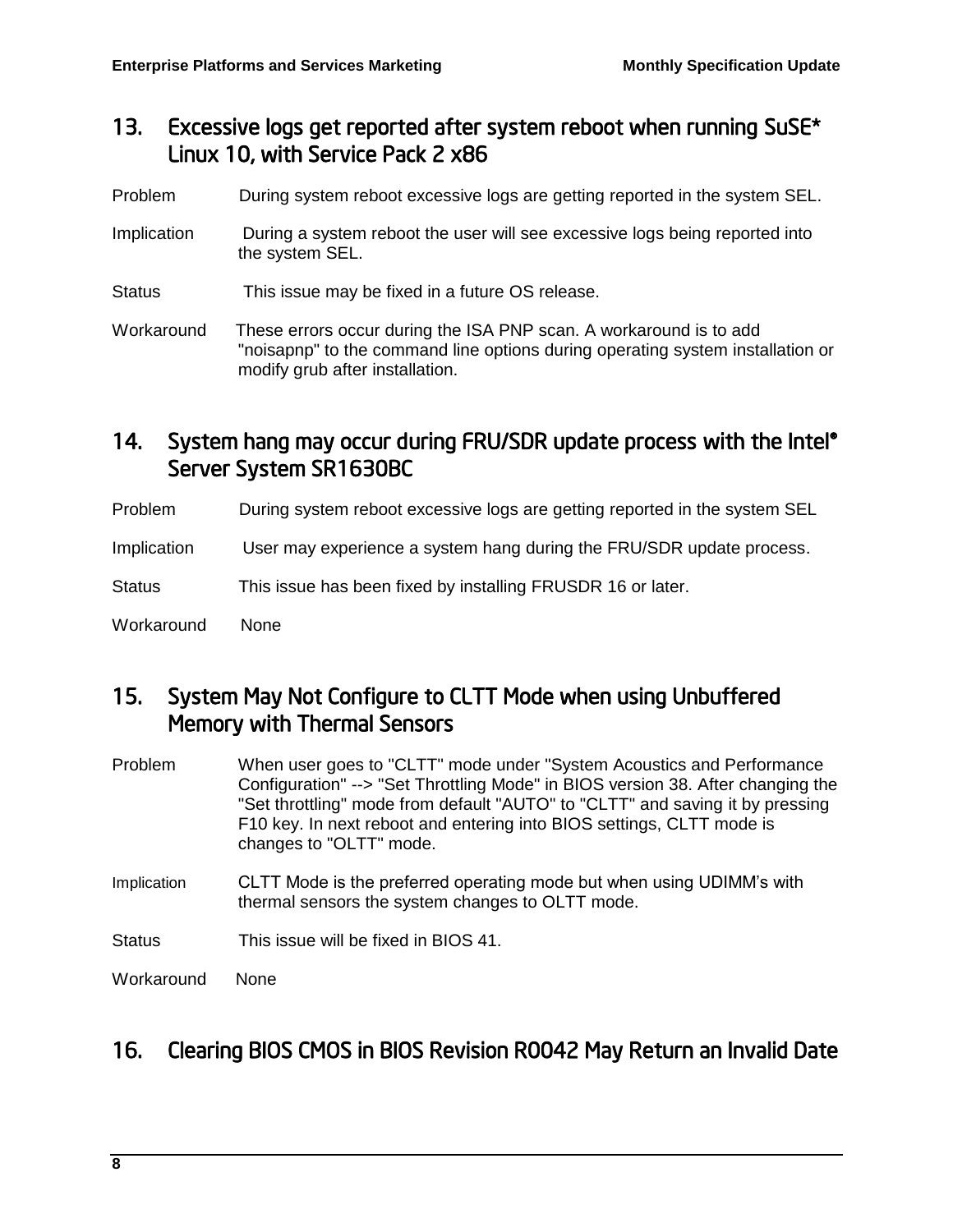- Problem If the user clears the BIOS CMOS settings via jumper or using the Sysconfig /bldfs switch, the date in BIOS setup may be corrupted and read 09XX. Implication An invalid date stamp, 09XX, may be displayed in BIOS setup after clearing
- BIOS CMOS settings using the jumper or the Syscfg utility resulting in the user having to perform an extra reboot of the system to recover the date in the proper format.
- Status This issue was fixed in BIOS release R0045.
- Workaround An additional reboot will reset the date format in BIOS setup. However, the user will have to set the date and time to the current local settings.

#### 17. Intel<sup>®</sup> Active System Console (IASC) 3.5.1 and 3.5.2 may fail to detect status of memory voltage sensors

| Problem     | When using low voltage memory DIMM's the FRUSDR enables the<br>corresponding memory voltage sensor for the type of memory installed and<br>leaves the other memory sensor disabled. The current version of the IASC<br>cannot judge that status of memory voltage sensor that have been disabled<br>and marks the sensor as "0". The "0" reading is lower than the threshold<br>should be. This causes it to show in the IASC monitor as a critical warning. |
|-------------|--------------------------------------------------------------------------------------------------------------------------------------------------------------------------------------------------------------------------------------------------------------------------------------------------------------------------------------------------------------------------------------------------------------------------------------------------------------|
| Implication | IASC fails to judge the status of disabled sensors and still considers those<br>sensors to server health algorithm.                                                                                                                                                                                                                                                                                                                                          |

- Status We will fix this issue on IASC next release.
- Workaround None

#### 18. SuSE\* SLES11 kernel may halt for 60~150seconds during installation with default BIOS setting

- Problem Customer may find SuSE\* SLES11 kernel halts for 60~150 seconds during installation with default BIOS setting.
- Implication When boots to SLES installation media, after clicking "installation" at the prompt screen will go black and freeze for 60~150seconds until USB keyboard "enter" key is pressed.
- Status This issue is caused by a kernel bug.
- Workaround Customer can wait 60~150 seconds or press "enter" key after screen freezes to continue with the installation.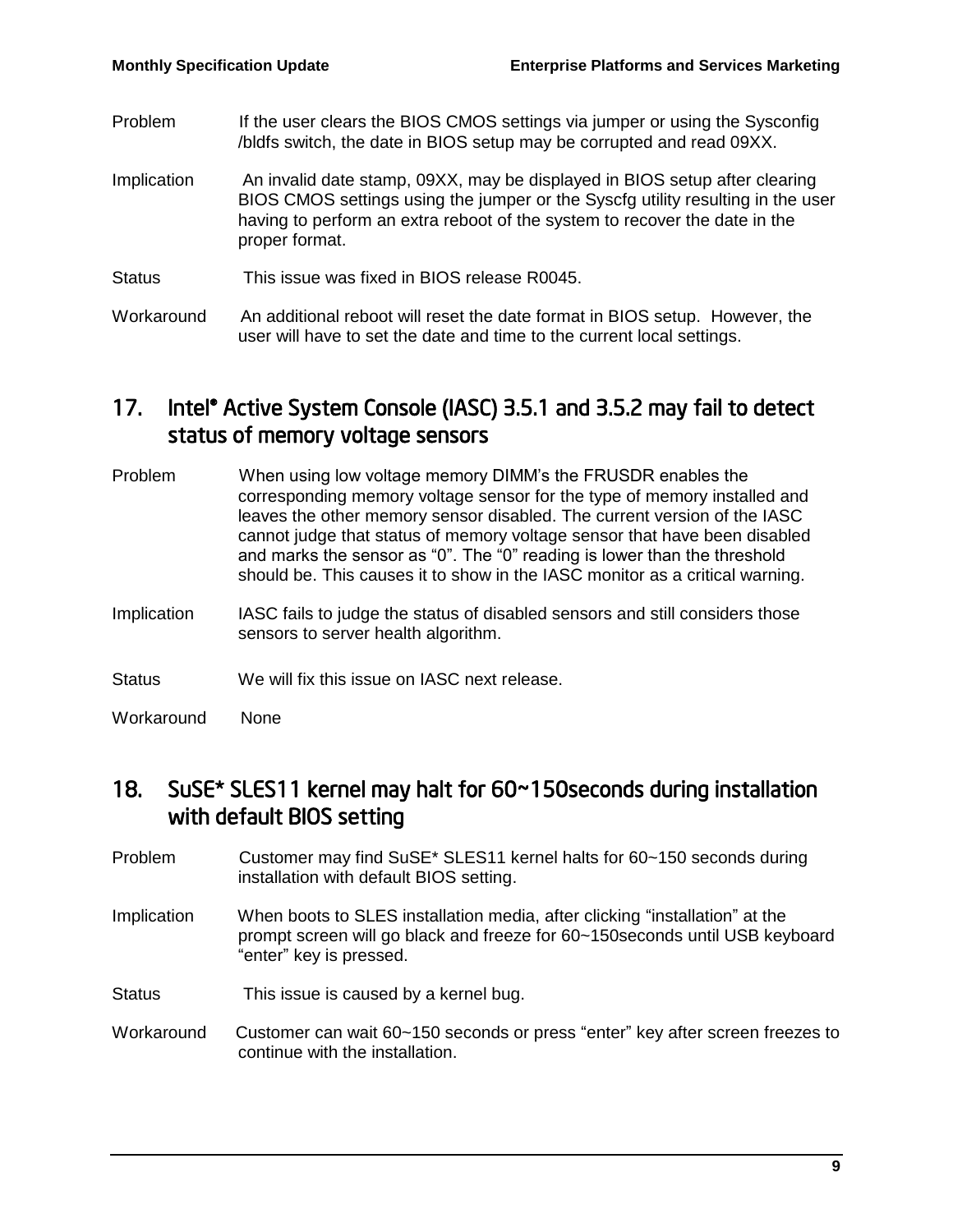#### 19. BIOS setup may report inaccurate HSC FW revision

| Problem       | With Baseboard BIOS version R0050 and BMC version 53, the HSC FW<br>revision may be inaccurately shown as 123.415 instead of 0.00 if there is no<br>backplane connected to the board or system. HSC FW revision is located at<br>the BIOS setup Server Information page (Server Management - Server<br>Information -HSC Firmware revision) |
|---------------|--------------------------------------------------------------------------------------------------------------------------------------------------------------------------------------------------------------------------------------------------------------------------------------------------------------------------------------------|
| Implication   | There is no functional impact associated with this erratum.                                                                                                                                                                                                                                                                                |
| <b>Status</b> | This erratum will be fixed in a future BIOS release.                                                                                                                                                                                                                                                                                       |
| Workaround    | None                                                                                                                                                                                                                                                                                                                                       |

#### 20. System fail in booting into SuSE\* SLES11 32 bit Xen Kernel when memory size >=4GB under SW RAID mode

| Problem       | System fail in booting into SLES11 32 bit Xen Kernel when memory<br>size >=4GB under SW RAID mode.                                                  |
|---------------|-----------------------------------------------------------------------------------------------------------------------------------------------------|
| Implication   | When memory size >=4GB, megasr. ko cannot be mounted by SLES 11 32bit<br>XEN mode, due to OS limitation.                                            |
| <b>Status</b> | This erratum is due to architecture limitation in the configuration of SLES 11<br>32bit XEN mode and ESRT2 SW RAID. There is no plan for a fix now. |
| Workaround    | Use 64bit version of SLES 11 XEN mode.                                                                                                              |

#### 21. System with BIOS Revision R0054 may hang when Adaptec\* 5405 or 5805 RAID card installed.

- Problem On a system with the Adaptec\* 5405 or 5805 RAID card installed, the system may hang during POST.
- Implication User may experience system hangs during POST with the above system configuration.
- Status This issue may be fixed in a future BIOS revision.
- Workaround Use BIOS revision R0050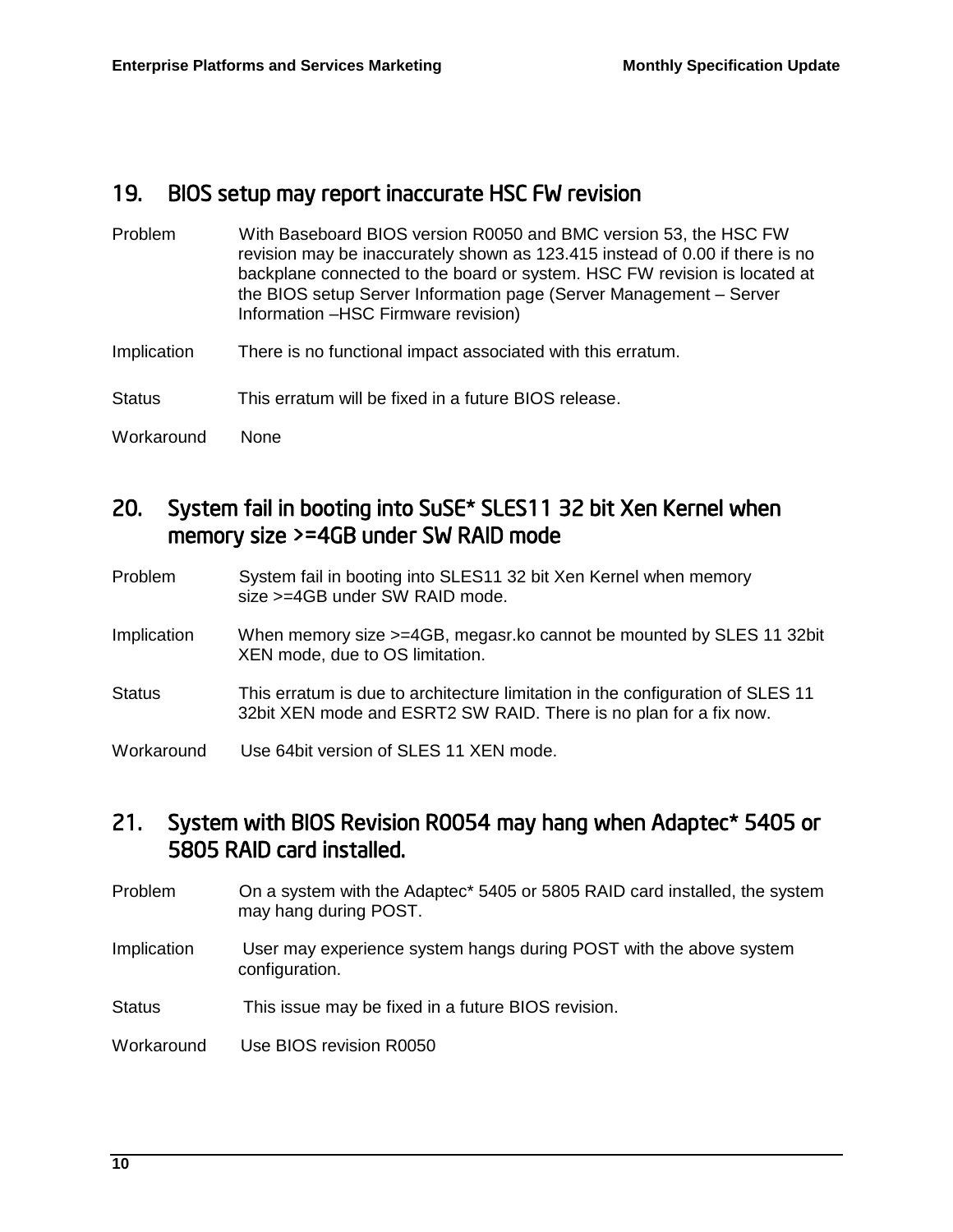#### 22. System may not enter LSI\* 9260-4i/8i RAID card webBIOS when both LSI\*9260-4i/8i and LSI\* 20320-R SCSI card installed

- Problem System may not enter LSI\* 9260-4i/8i RAID card webBIOS with both LSI\* 9260-4i/8i card and LSI\* 20320-R SCSI card installed
- Implication User may find not able to go into LSI\* 9260-4i/8i RAID card webBIOS even Ctrl+H was pressed.
- Status This issue may be fixed in a future BIOS revision.

Workaround Press CTRL key again when see blinking cursor, the blinking cursor will be on the top left corner when Ctrl+H was pressed.

### 23. System may go to EFi first instead of Hardware Raid configuration setup page

- Problem System may go to EFI first instead of Hardware Raid configuration setup page when using Hardware RAID and setting EFI as the first boot device
- Implication There is no function impact associated with this erratum

Status Will not fix.

Workaround Do the following:

- 1. Change EFI booting order instead of first boot device.
- 2. Type "EXIT" in Internal EFI shell, then users can enter Raid configuration setup page.

#### 24. System may get blue screen on display during the installation of Windows Server 2008\* R2 under UEFI mode

- Problem When installing Windows Server 2008\* R2 under UEFI mode, system may hang with BSOD (blue screen of death).
- Implication User will not be able to install Windows 2008 R2\* under UEFI mode. The BSOD happens at the "Installing Windows" page.

Status This issue is fixed in BIOS 57.

Workaround None.

25. PCI Express link down error or bandwidth changed message may be logged in System Event Log.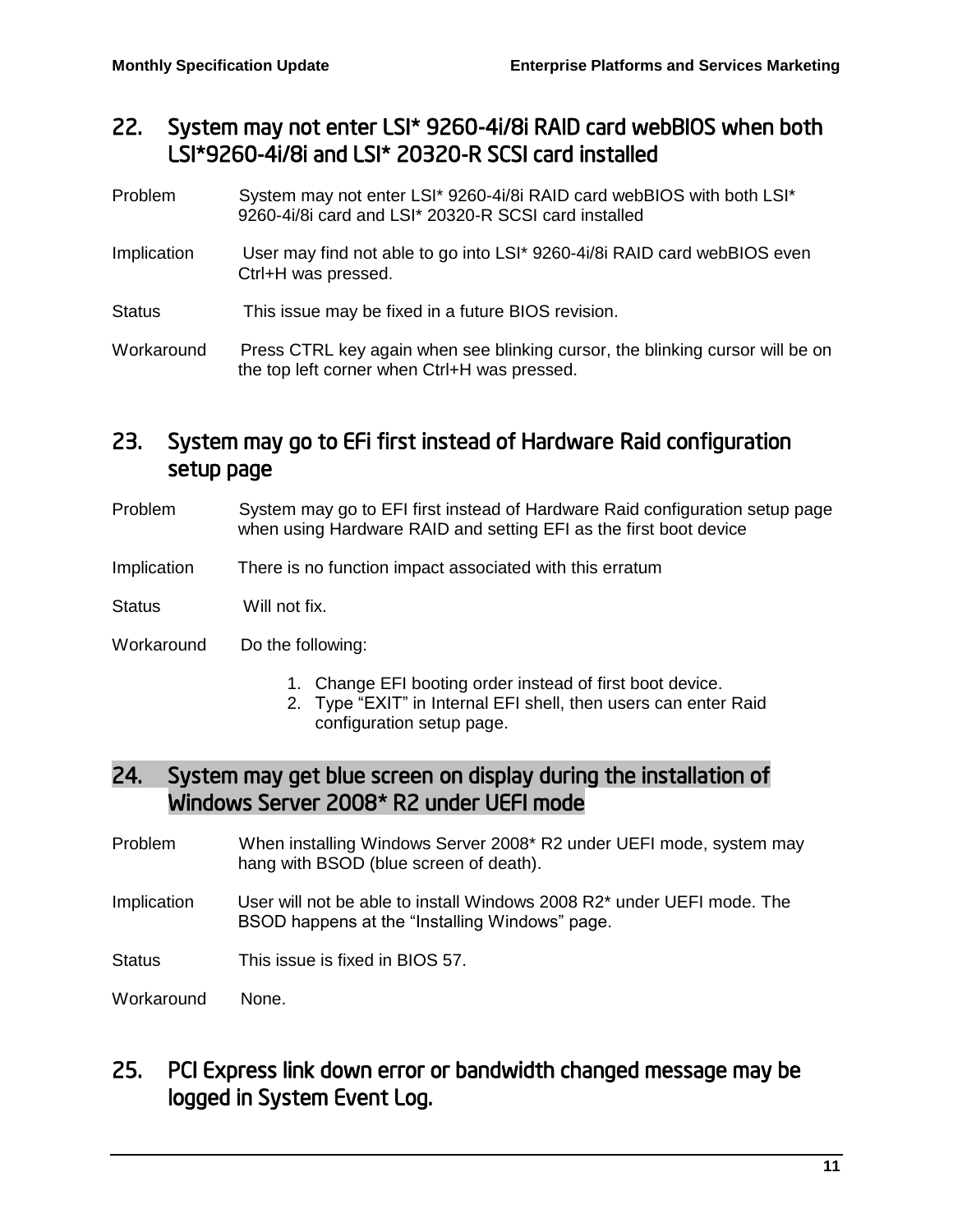Problem With Intel network card E1G44ET or E1G44ET2 installed, below message may be loged in System Event Log(SEL):

Critical Interrupt /PCIe Fat Sensor (#0x04) CRITICAL event:

PCIe Fat Sensor reports a fatal PCI Express Surprise Link Down error. SMI Handler (Channel #00h)

Critical Interrupt /PCIe Cor Sensor Informational event:

PCIe Cor Sensor reports a correctable PCI Express Link Bandwidth Changed error. SMI Handler (Channel #00h)

- Implication The network card will stop service.
- Status This issue was fixed on BIOS 55 by disabling the BIOS setting PCIe AER Support (under Advanced > PCI Configuration)

Workaround None